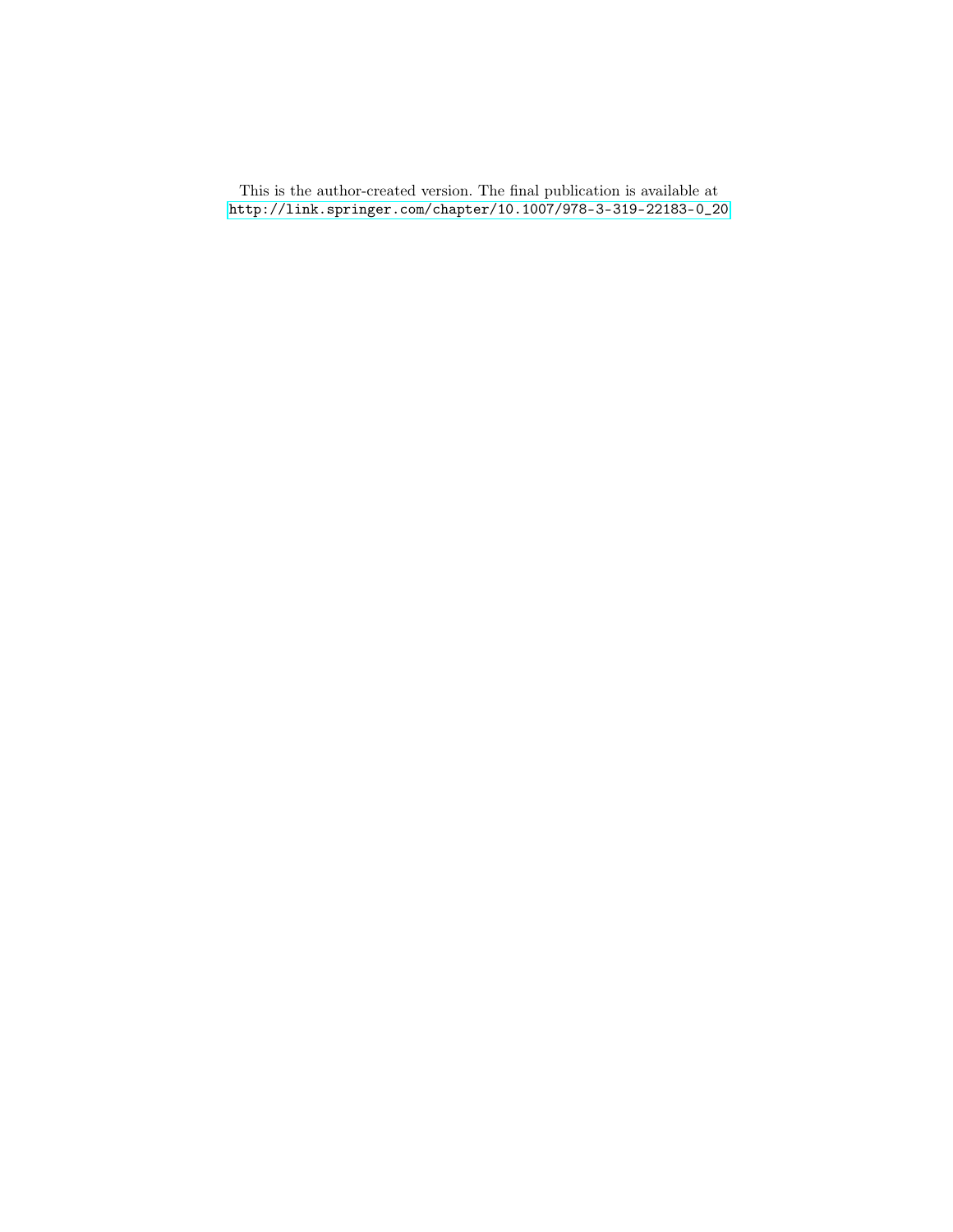# Object-Oriented Genetic Improvement for Improved Energy Consumption in Google Guava

Nathan Burles<sup>1</sup>, Edward Bowles<sup>1</sup>, Alexander E. I. Brownlee<sup>2</sup>, Zoltan A. Kocsis<sup>2</sup>, Jerry Swan<sup>1</sup>, and Nadarajen Veerapen<sup>2</sup>

<sup>1</sup> University of York, York, YO10 5DD, United Kingdom <sup>2</sup> University of Stirling, Stirling, FK9 4LA, United Kingdom

Abstract. In this work we use metaheuristic search to improve Google's Guava library, finding a semantically equivalent version of com.google. common.collect.ImmutableMultimap with reduced energy consumption. Semantics-preserving transformations are found in the source code, using the principle of subtype polymorphism. We introduce a new tool, Opacitor, to deterministically measure the energy consumption, and find that a statistically significant reduction to Guava's energy consumption is possible. We corroborate these results using Jalen, and evaluate the performance of the metaheuristic search compared to an exhaustive search—finding that the same result is achieved while requiring almost 200 times fewer fitness evaluations. Finally, we compare the metaheuristic search to an independent exhaustive search at each variation point, finding that the metaheuristic has superior performance.

Keywords: Genetic Improvement, Object-Oriented Programming, Subclass substitution, Liskov Substitution Principle, Energy Profiling

#### 1 Introduction

Across all scales of computing, from mobile devices to server farms, there is widespread interest in minimizing energy requirements. For a given program, it is likely that there are many functionally-equivalent programs exhibiting a variety of different non-functional properties. Previous work by Sahin et al. [13] has measured the effect of 6 popular refactorings on 9 real Java programs, concluding that the effect of these refactorings on energy usage are highly end-application dependent and that commonly-applied predictive metrics are of little practical use. This is therefore a strong motivator for the application of techniques from Search Based Software Engineering (SBSE). In this article, we use metaheuristic search to find semantically equivalent programs with reduced energy consumption. Semantics preserving transformations are achieved via the behavioral equivalence that is central to object-orientation.

Related Work. Although there are a number of works in Genetic Programming (GP) and Grammatical Evolution (GE) that claim to be 'Object Oriented' [1, 2, 8, 12, 15], we are not aware of any concerned with the central pillar of Object Orientation, viz. the Liskov Substitution Principle (LSP) [7] as exemplified by subtype polymorphism. In this respect, the closest work we are aware of is that of the SEEDS framework of Manotas et al. [9], in which alternative subtypes of container classes are substituted into bytecode in order to minimize power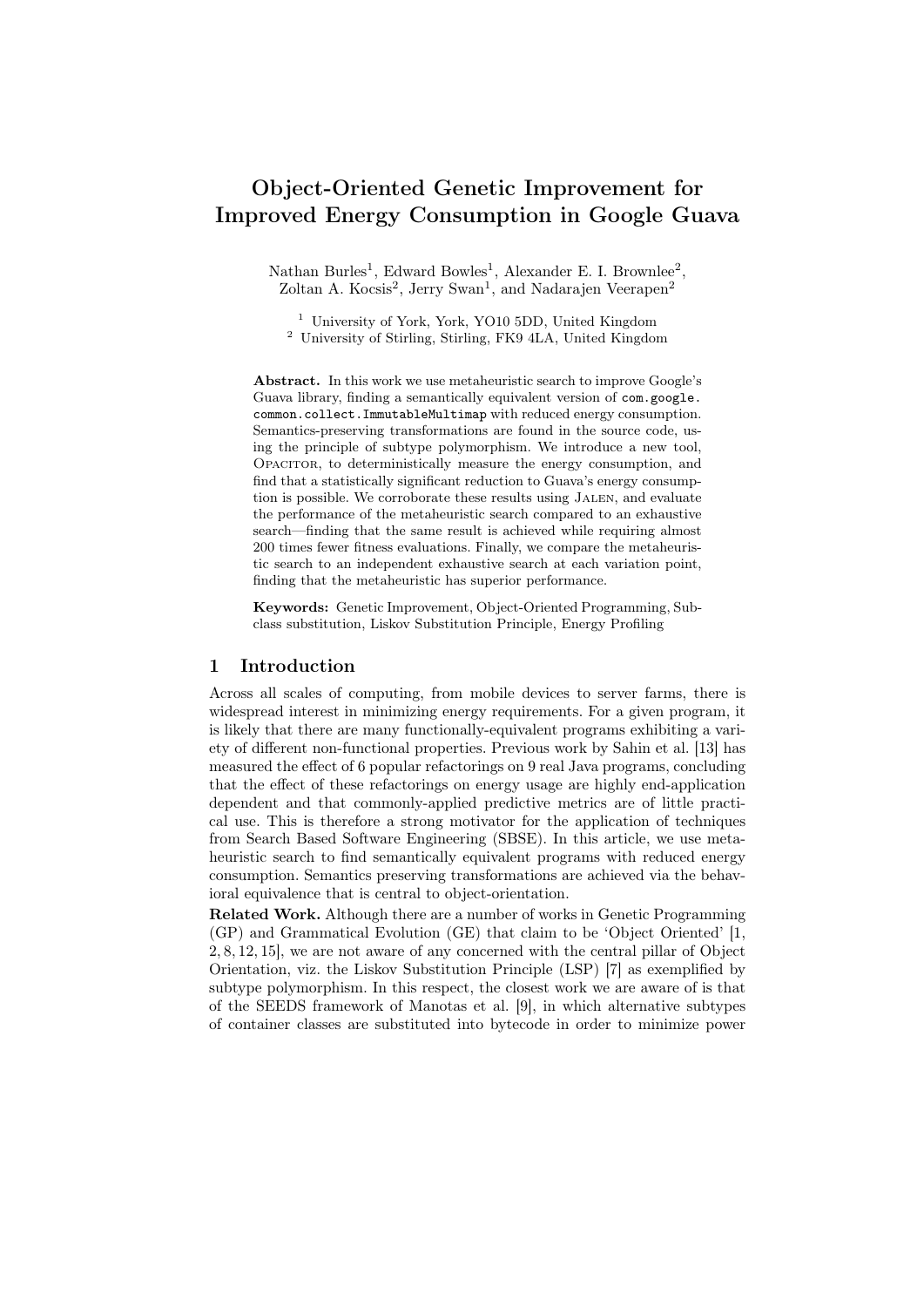consumption. The search mechanism that is employed in SEEDS is that of a separate exhaustive search at each object allocation location: our approach differs by using a genetic approach to assign subclasses to constructor invocations. It is certainly therefore the first work deserving of the title of 'Object-Oriented Genetic Improvement'. Related work in a non-SBSE context is the interesting use of strong-typing corresponding to different operating modes (e.g. 'battery level high') [4], allowing the programmer to delineate differing responses to operating conditions (e.g. opting to render a low resolution image when energy is low).

## 2 Implementation

In outline, the improvement process is as follows:

- 1. Parse the source file designated for improvement, yielding an Abstract Syntax Tree (AST). Identify variation points, i.e. source nodes in the AST corresponding to the creation of Guava container objects.
- 2. Obtain the complete set of possible target substitutions  $T$  (i.e. all the container classes within the Guava, Apache Collections<sup>1</sup>, and the Java 8 util package). For each source node  $S_i$  in the AST, find the subset of possible target substitutions  $t(S_i) \subseteq T$  which are actually valid.
- 3. Given a sequence of the k source nodes  $[S_1, \ldots, S_k]$  from the AST, the search space is then given by all combinations from  $[t(S_1), \ldots, t(S_k)]$ . The solution representation is thus an assignment  $i \mapsto s \in t(S_i), 1 \leq i \leq k$ , represented as an element  $r \in \mathbb{Z}^k$ , with constraints  $0 \leq r_i \leq |t(S_i)|$ .
- 4. Given such an assignment, the AST node for each variation point can be replaced with its target substitution and the correspondingly mutated source file can be written out to disk.
- 5. The program containing the mutated source is then compiled and evaluated by a measure related to its energy consumption. By this means, combinatorial search is performed in the space of these representations using the Genetic Algorithm metaheuristic [6], in order to find the sequence of substitutions which minimize energy consumption.

Variation Points. The open-source Java framework Google Guava implements a variety of concrete subclasses of java.util.Collection. There are well-known tradeoffs in performance characteristics between different collection subclasses: for example, finding a specific element in a linked list is  $\mathcal{O}(n)$  but in a hash-set it is  $\mathcal{O}(1)$ . We selected com.google.common.collect.ImmutableMultimap as a testcase for improvement, since it features a number of instantiations of Collection subclasses. Source file parsing (and subsequent re-generation, described below) was done with a popular open-source library com.github.javaparser.JavaParser $^2.$ Within this file, three types of syntax fragments were identified for use as variation points: calls to constructors (e.g. new LinkedHashMap<>()); calls to Guava factory classes (e.g. Maps.newHashMap()); and calls to Guava static creator methods (e.g. ImmutableList.of()). These were filtered to include only fragments

<sup>&</sup>lt;sup>1</sup> Guava v18.0, Apache Collections v4.0

<sup>&</sup>lt;sup>2</sup> During development we discovered and fixed a bug in the hashCode implementation of the Node class in the com.github.javaparser.JavaParser library.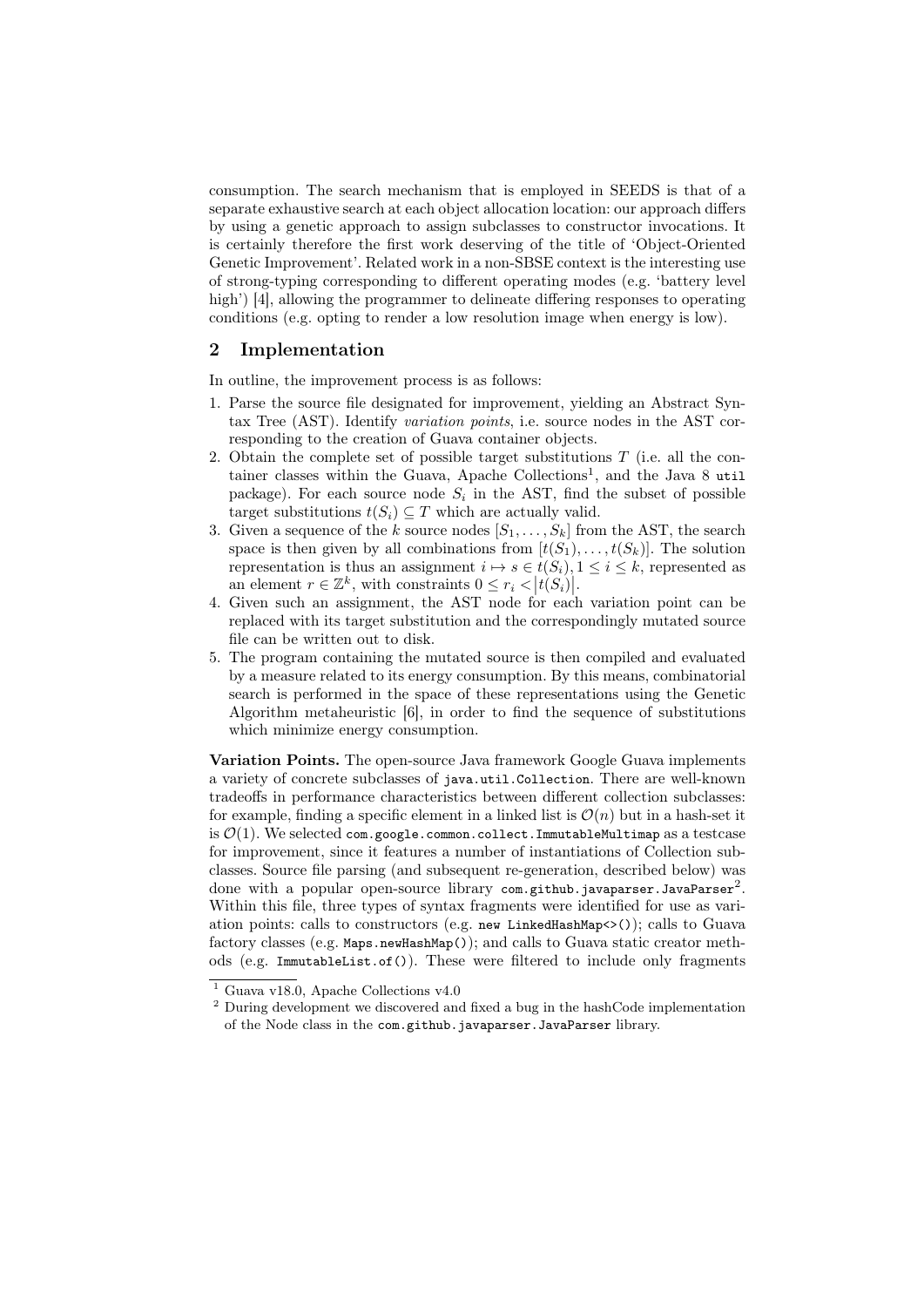creating a collection object, i.e., one implementing java.util.Collection, java .util.Map or com.google.common.collect.Multimap. In total, 5 variation points were found, with between 5 and 45 possible substitutions each.

Mutating the Source Code. For each variation point, one of three approaches to determining the interface of the created object was used: the method's return type for return statements; the declared type for variable declarations. For other expressions, the least-general interface implemented by the class was used: one of Map,Set,List,Multimap,Multiset or Collection. The potential substitutions for a variation point are classes implementing the appropriate interface in Guava, Apache Collections, java.util, and java.util.concurrent. Excluded were abstract and inner classes, and those expecting a particular type (e.g. Tree collections require elements implementing Comparable). A modified version of JavaParser's SourcePrinter performed the required code substitution at each variation point in ImmutableMultimap's source. A careless programmer might depend on functionality not guaranteed by the LSP, e.g. relying on a collection being sorted, despite this not being part of the superclass type specification that is actually visible at the point at which such reliance is made. This is a logical error on behalf of the programmer, and strictly speaking necessitates that they rewrite the code. Although we do not cater for such programming errors in our experiments, the best that can be done in such cases is to include any existing unit tests as a constraint on the search.

Measuring Energy Consumption. During the evolutionary process the fitness function was the energy consumption measured using a new tool, Opacitor, designed to make measurements deterministic. OPACITOR traces the execution of Java code, using a modified version of OpenJDK, generating a histogram containing the number of times each Java opcode was executed—allowing very similar programs to be distinguishable. A model of the energy costs of each Java opcode, created by Hao et al. [5], is then used to calculate the total number of Joules used. As the Just-In-Time compilation (JIT) feature of the Java Virtual Machine (JVM) is non-deterministic, it is disabled during evolution. Similarly, Garbage Collection (GC) is non-deterministic and so the JVM is allocated enough memory to avoid GC. During the final testing, after evolution has completed, these features are re-enabled to ensure that the results remain valid on an unmodified JVM. It should be noted that a significant benefit of OPACITOR, compared to other approaches which require timing or physical energy measurement, is that it is unaffected by anything else executing on the experimental system. This means that it can be parallelised, or executed simultaneously with other programs, without difficulty. In previous work [14] we successfully used Jalen [11] to calculate the energy required, and compare two algorithms; during the final testing we have used this technique as a corroboration that OPACITOR is effective and generates reliable measurements.

## 3 Experiments

The first experiment performed was the use of a metaheuristic to search for a solution with reduced energy consumption. We elected to use a Genetic Algorithm (GA) [6] to search the space of solutions, since this is known to be a useful approach for a variety of assignment problems [3]. The solution representation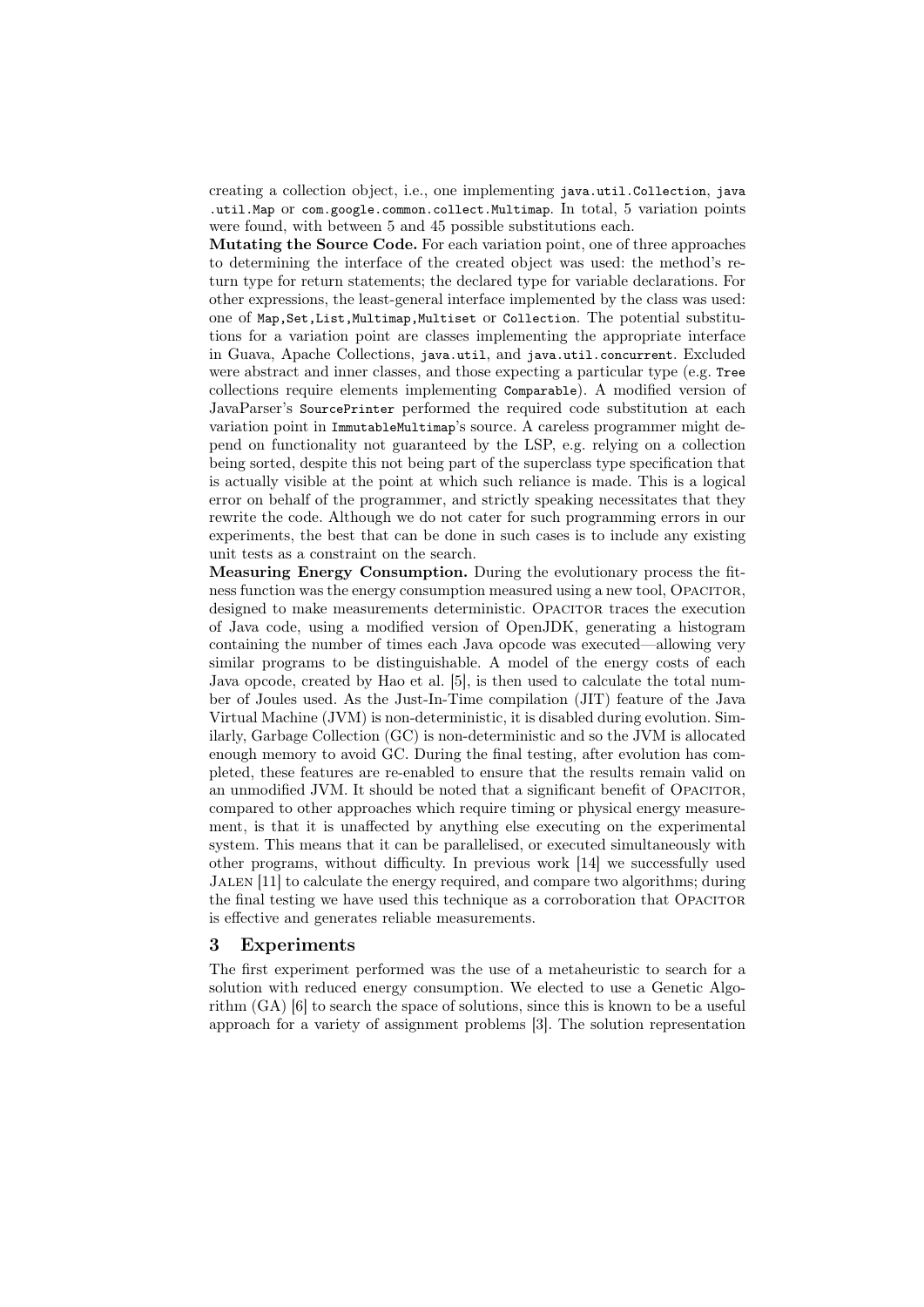used is a vector of integers  $r \in \mathbb{Z}^k$ . The representation itself is constrained with the required constraints  $0 \leq r_i < |t(S_i)|$ .

The GA was configured with a population of 500, running for 100 generations. New populations were generated using an elitism rate of 5%, single-point crossover with a rate of 75%, and one-point mutation with a rate of 50% with candidates selected using tournament selection with arity 2. These parameters were selected, after preliminary investigations, in order to provide sufficient genetic diversity to the evolution without requiring an excessive number of fitness evaluations as each evaluation takes in the order of 10 seconds on a 3.25GHz CPU. During experimentation we ran the GA five times, with a different seed to the random number generator, in order to test the robustness of the evolution.

A second experiment ran an exhaustive search on the entire search space of 674,325 possible solutions, using 32 3.25GHz cores to allow it to finish within 2.5 days, in order to determine how close the GA came to finding an ideal solution.

The final experiment ran an exhaustive search independently on each variation point, following the example of Manotas et al. [9] but on source code instead of bytecode, before combining each of the substitutions at the end.

#### 4 Results

Statistical testing was carried out using the Wilcoxon / Mann Whitney U Statistical Tests and Vargha-Delaney Effect size tests (as implemented in the Astraiea framework [10]). The results were obtained with 100 samples in each dataset. The result of each of the runs of the GA was the same set of substitutions, and so this set was used thereafter.

When considering a full exhaustive search of the entire problem space of 674,325 possible combinations of substitutions, performed to gauge the effectiveness of the GA, the best set of substitutions were the same as those found by the GA. The use of a GA therefore provided a speed-up of almost 200 while still successfully finding the best possible result.

The combined results of the original library, our improved version, and the version using only independent exhaustive search are shown together in Table 1. During the evolution, with JIT disabled and GC avoided, the best solution found used 216.49 J. This compares with 298.58 J required by the original, and 266.43 J

Table 1. Energy (J) required to exercise the various methods provided by the ImmutableMultimap class 10,000 times (mean of 100 runs, and standard deviation  $\sigma$ ), as well as the p-values (p) and effect size measures (e) comparing our result to the original or the result of an independent exhaustive search at each variation point.

| Measurement<br>technique | GА            | Original      |         |      |               | Independent Exhaustive |      |  |
|--------------------------|---------------|---------------|---------|------|---------------|------------------------|------|--|
|                          | J             |               | p       | e    |               | р                      | е    |  |
| <b>OPACITOR</b>          | 216.49        | 298.58        |         |      | 266.43        |                        |      |  |
| OPACITOR with            | 11.15         | 14.75         | < 0.001 | 0.93 | 13.45         | < 0.001                | 0.85 |  |
| $JIT$ and $GC$           | $\sigma$ 2.06 | $\sigma$ 1.13 |         |      | $\sigma$ 1.15 |                        |      |  |
| <b>JALEN</b>             | 11.81         | 15.25         | < 0.001 | 0.94 | 13.46         | < 0.001                | 0.82 |  |
|                          | $\sigma$ 2.18 | $\sigma$ 1.00 |         |      | $\sigma$ 0.66 |                        |      |  |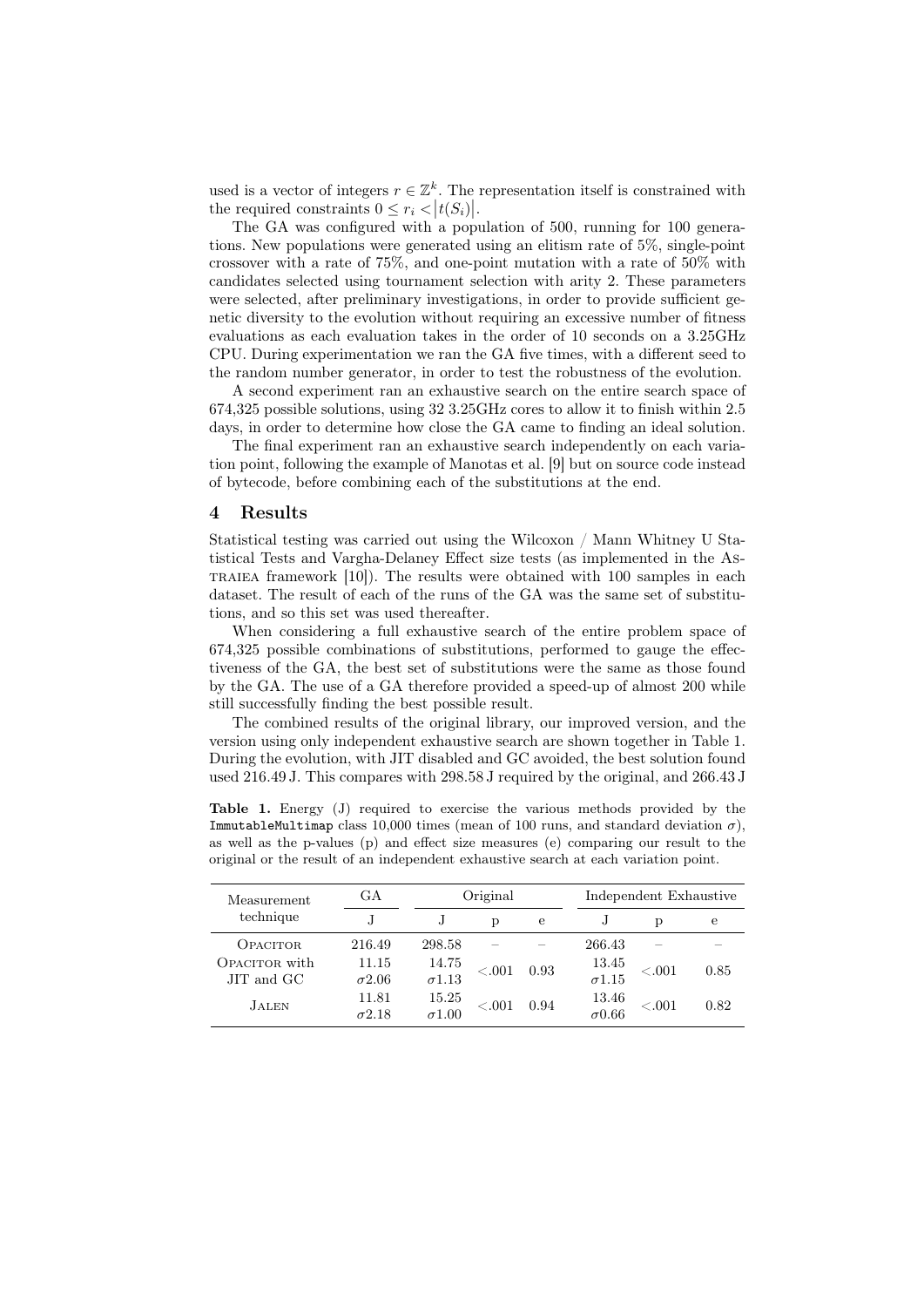required by the solution found using an exhaustive search independently on each variation point. As the measurements in this case are deterministic, and thus generate only one observation for each version, no statistical tests are necessary.

The GA required approximately 3,500 fitness evaluations to find its best solution (the number of evaluations varied slightly between different evolutionary runs), while the exhaustive search at each variation point required only 105 evaluations. Although using the GA was therefore significantly slower than the approach used in similar work [9], the final result is also significantly better.

More interestingly, similarly impressive results were also obtained when nondeterminism was reintroduced post-evolution—with JIT enabled and the JVM's memory allocation unmodified (allowing for GC when necessary). In this case the GA's solution required 11.15 J, compared with 14.75 J for the original and 13.45 J for the independent exhaustive search. As the energy measurement is no longer deterministic, the p-values and effect size measures vary accordingly. Vargha and Delaney suggest that a value of 0.71 indicates a large difference between data sets, and so the results demonstrate that the GA's solution provides a significant improvement over both the original and the independent exhaustive search.

To help corroborate that the model-based energy measurement provides realistic results, we used Jalen (with JIT and GC) to compare the three versions of ImmutableMultimap. The results support the assertion that Opacitor provides realistic and reliable energy measurements, as well as the hypothesis that performing the evolution using the deterministic measure would map correctly to results generated in a non-deterministic, realistic environment.

## 5 Conclusion

We have introduced 'Object-Oriented Genetic Improvement', a technique by which non-functional properties such as time or energy consumption may be optimised by substituting suitable alternative subclasses to constructor invocations. By virtue of subclass adherence to the 'Liskov Substitution Principle' [7], we can make semantics-preserving changes to source code in order to take advantage of the vastly different performance characteristics displayed by different collection implementations. We applied this technique to the com.google.common .collect.ImmutableMultimap class, part of Google's Guava library, using a new tool, OPACITOR, to evaluate the energy consumption of candidate solutions.

Our results showed that significant improvements could be made, with the best solution providing a saving of approximately 24%. The results generated by OPACITOR were corroborated using JALEN, which uses time and CPU utilisation as a proxy for energy consumption. Thus, the results show that the substitutions improve both the energy consumption and the execution time of the class. We further compared the results of our technique to those obtained using an approach used in related work [9]—a separate exhaustive search at each variation point—and found that although the number of fitness evaluations increased using a GA, the performance of the final result was significantly improved. This shows that the variation points within code are not always independent. This is intuitively the case for ImmutableMultimap—two of the identified variation points instantiate the BuilderMultimap private class which exists within ImmutableMultimap, while other variation points exist within the BuilderMultimap